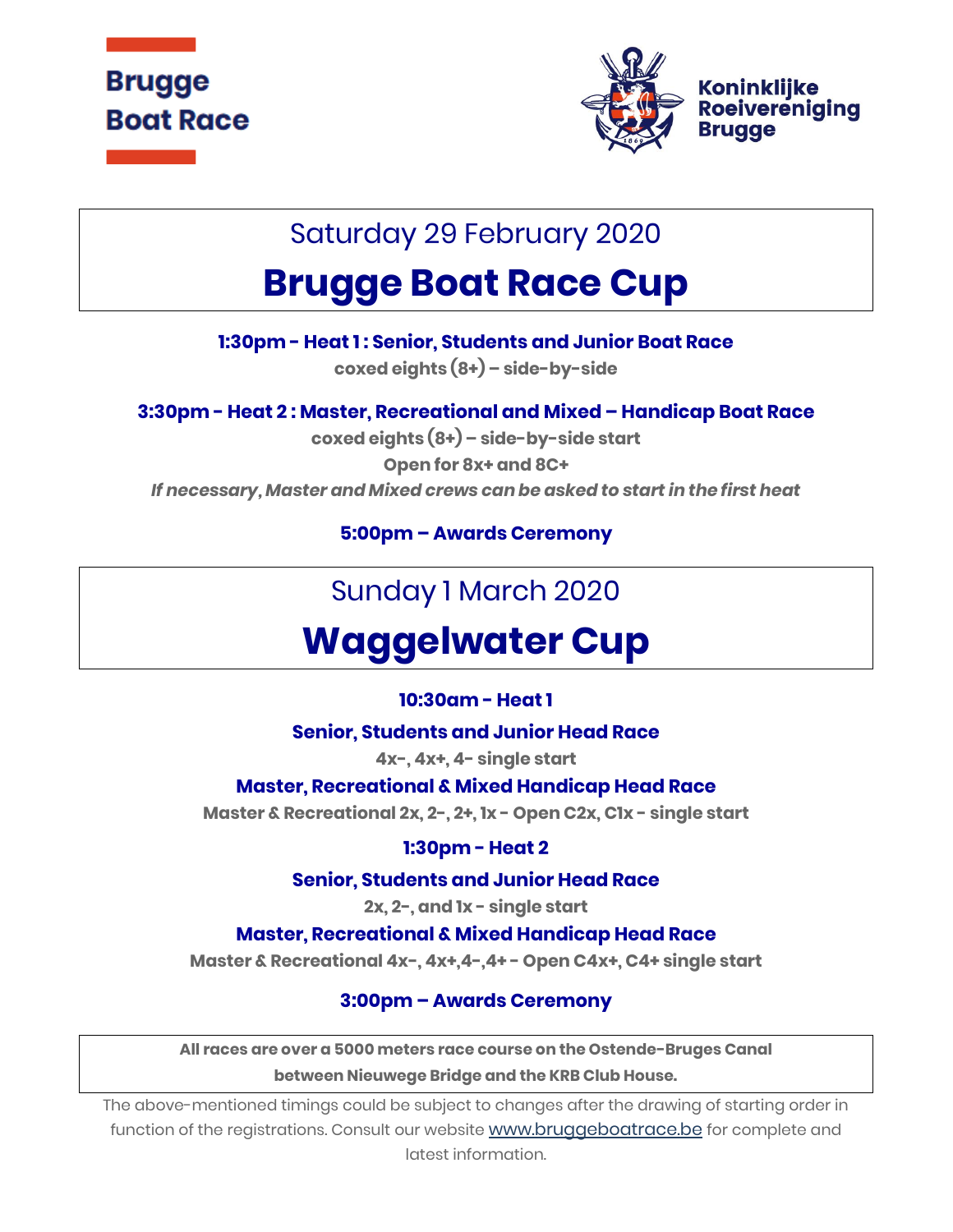### **Summary Instructions for Rowers and coxwains**

#### *(full detailed race rules on [www.bruggeboatrace.be](http://www.bruggeboatrace/) – race rules page)*

- A pre-race briefing is held in the Clubhouse before the races to review and explain the race rules and instructions. Attendance is compulsory for all coxswains and strokes
- All races are rowed according to the 'Brugge Boat Race' race rules, in addition to the FISA and the KBR (Royal Belgian Rowing Association) regulations.
- Teams must be ready to embark 90 minutes before the start of their race. Embarkation is done by order of bow number, in reverse order, under the direction and instructions of the marshals and the umpire.
- The boats have to row up to the starting zone at Nieuwege Bridge.
- The pre-start will be given from Nieuwege Bridge (before the starting line).
- Marshals assist the umpires during the race. Marshals supervise the correct implementation of the 'Brugge Boat Race' regulations. Their instructions must be followed at all times.
- Failure to observe by marshals' or umpires' instructions may result in time penalties or even disqualification. This is the exclusive responsibility of the jury.

#### **Saturday**

- The start will be a "flying start".
- When reaching the Assistant Starter the two boats must come to stand still next to each other in their assigned lanes.
- Every minute the Assistant Starter will give clearance to two boats to approach the starting line
- The time measurement is started for each boat individually as they cross the starting line.
- The eights have to stay in their lane until they have passed the first bend (after 400 meter).

#### **Sunday**

- The start will be a "flying start".
- At the prestart the boats will lie still.
- Every 15 seconds a boat will start on sign of the Assistant Starter.
- The time measurement is started for each boat individually as they cross the starting line.
- There will be a 10 minute interval between the start of the last boat of the 4x-, 4x+, 4- (senior, students and juniors) and the start of the first of the 2 x, 2-, 2+, 1x (master, recreational and mixed).

### **Registration**

#### **By preference, register online using the** [registrations page](http://176.32.230.251/langerei.be/bruggeboatrace/?page_id=97) **on**

#### [www.bruggeboatrace.be](https://d.docs.live.net/0fd1c1cb851323a1/BBR/BBR%202017/Voorprograma)

| <b>Registration deadline:</b>     | Friday 14 February 2020 - 6:00pm             |
|-----------------------------------|----------------------------------------------|
| <b>Drawing of starting order:</b> | Sunday 23 February $2020 - 7:00 \text{pm}$   |
|                                   | Koninklijke Roeivereniging Brugge Club House |
|                                   | Waggelwater 4, Sint Andries-Brugge           |
| <b>Withdrawals:</b>               | no later than 23 February 2020 - 6:00pm      |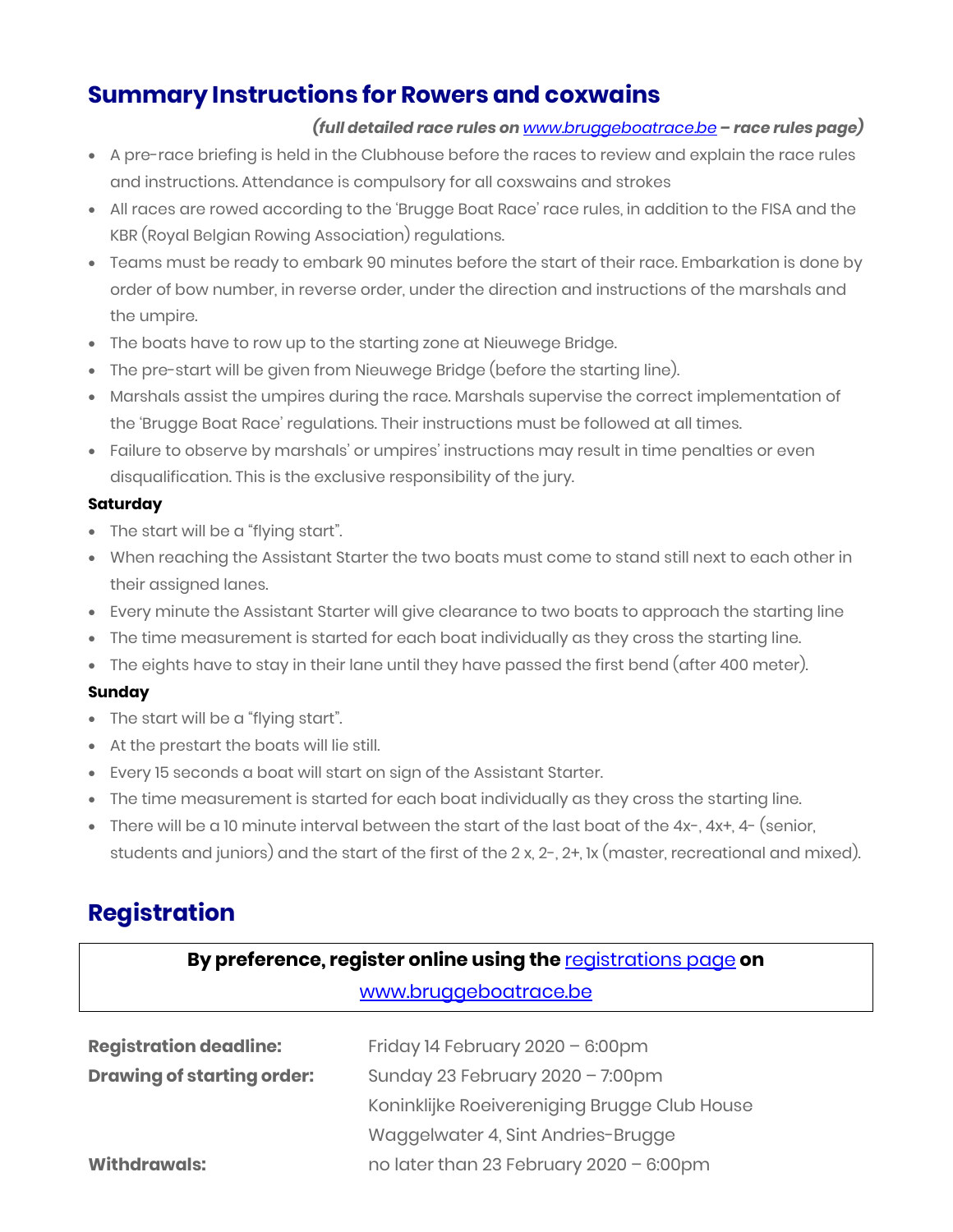#### **Complete your registration with following data for each entry:**

- Name + first name + year of birth of all crew members (including coxswains) + licence number for Belgian rowers
- for coxed eight: provide best time over 5000meter in neutral conditions these best times will be used to match teams for the board-to-board races.

#### **Mail-in registrations to**

- Koninklijke Roeivereniging Brugge (KRBrugge)
- Waggelwater 4, BE-8200 Sint Andries-Brugge, België
- email: [info@bruggeboatrace.be](mailto:%20info@bruggeboatrace.be)

#### **Registration fee:** seniors & juniors 5.00 € per seat

masters 10.00 € per seat

### **Handicap ratings**

|                 | <b>Age factor</b>     |                 |       | <b>Boat factor</b> |                       | <b>Boat factor</b> |
|-----------------|-----------------------|-----------------|-------|--------------------|-----------------------|--------------------|
| per categorie   |                       | <b>Saturday</b> |       | <b>Sunday</b>      |                       |                    |
|                 |                       |                 | boat  | factor             | boat                  | factor             |
| <b>Category</b> | factor<br>age<br>type |                 | type  |                    |                       |                    |
| <b>Master A</b> | $27+$                 | 0,991           | $8+$  | 1,206              | $\mathsf{lx}$         | 1                  |
| <b>Master B</b> | $36+$                 | 0,977           | $8X+$ | 1,244              | $2+$                  | 0,985              |
| Master C        | $43+$                 | 0,961           | $C8+$ | 1,13               | $2 -$                 | 1,039              |
| <b>Master D</b> | $50+$                 | 0,944           | $C8*$ | 1,175              | 2x                    | 1,076              |
| <b>Master E</b> | $55+$                 | 0,927           |       |                    | $4+$                  | 1,094              |
| <b>Master F</b> | $60+$                 | 0,906           |       |                    | $4-$                  | 1,122              |
| <b>Master G</b> | $65+$                 | 0,878           |       | <b>Gender</b>      | $4X+$                 | 1,13               |
| <b>Master H</b> | $70+$                 | 0,841           | M     | 1                  | 4x                    | 1,164              |
| Master I        | $75+$                 | 0,793           | W     | 0,9                | <b>C<sub>lx</sub></b> | 0,9                |
| Master J        | $80+$                 | 0,743           |       |                    | $C2+$                 | 0,886              |
| <b>Master K</b> | $83+$                 | 0,698           |       |                    | $C2-$                 | 0,927              |
| Master L        | $86+$                 | 0,644           |       |                    | $C2X+$                | 0,921              |
| <b>Master M</b> | $89+$                 | 0,582           |       |                    | C2x                   | 0,964              |
|                 |                       |                 |       |                    |                       |                    |

| Boat factor    |       |  |  |  |
|----------------|-------|--|--|--|
| Saturday       |       |  |  |  |
| boat<br>factor |       |  |  |  |
| type           |       |  |  |  |
| 8+             | 1,206 |  |  |  |
| 8X+            | 1,244 |  |  |  |
| C8+            | 1,13  |  |  |  |
| $C8*$          | 1,175 |  |  |  |

| <b>Gender</b> |     |  |  |  |
|---------------|-----|--|--|--|
| м             |     |  |  |  |
| w             | 0,9 |  |  |  |

| <b>Boat factor</b> |        |  |  |  |
|--------------------|--------|--|--|--|
|                    | Sunday |  |  |  |
| boat               | factor |  |  |  |
| type               |        |  |  |  |
| 1x                 | ī      |  |  |  |
| $2+$               | 0,985  |  |  |  |
| $2 -$              | 1,039  |  |  |  |
| 2x                 | 1,076  |  |  |  |
| $4+$               | 1,094  |  |  |  |
| $4-$               | 1,122  |  |  |  |
| $4X+$              | 1,13   |  |  |  |
| 4x                 | 1,164  |  |  |  |
| Clx                | 0,9    |  |  |  |
| $C2+$              | 0,886  |  |  |  |
| $C2-$              | 0,927  |  |  |  |
| $C2X+$             | 0,921  |  |  |  |
| C2x                | 0,964  |  |  |  |
| $C3X+$             | 0,99   |  |  |  |
| C3x                | 1,04   |  |  |  |
| $C4+$              | 1,035  |  |  |  |
| $C4*$              | 1,076  |  |  |  |

**PROGRAMME INTERNATIONAL LONG-DISTANCE RACE 5 KM**